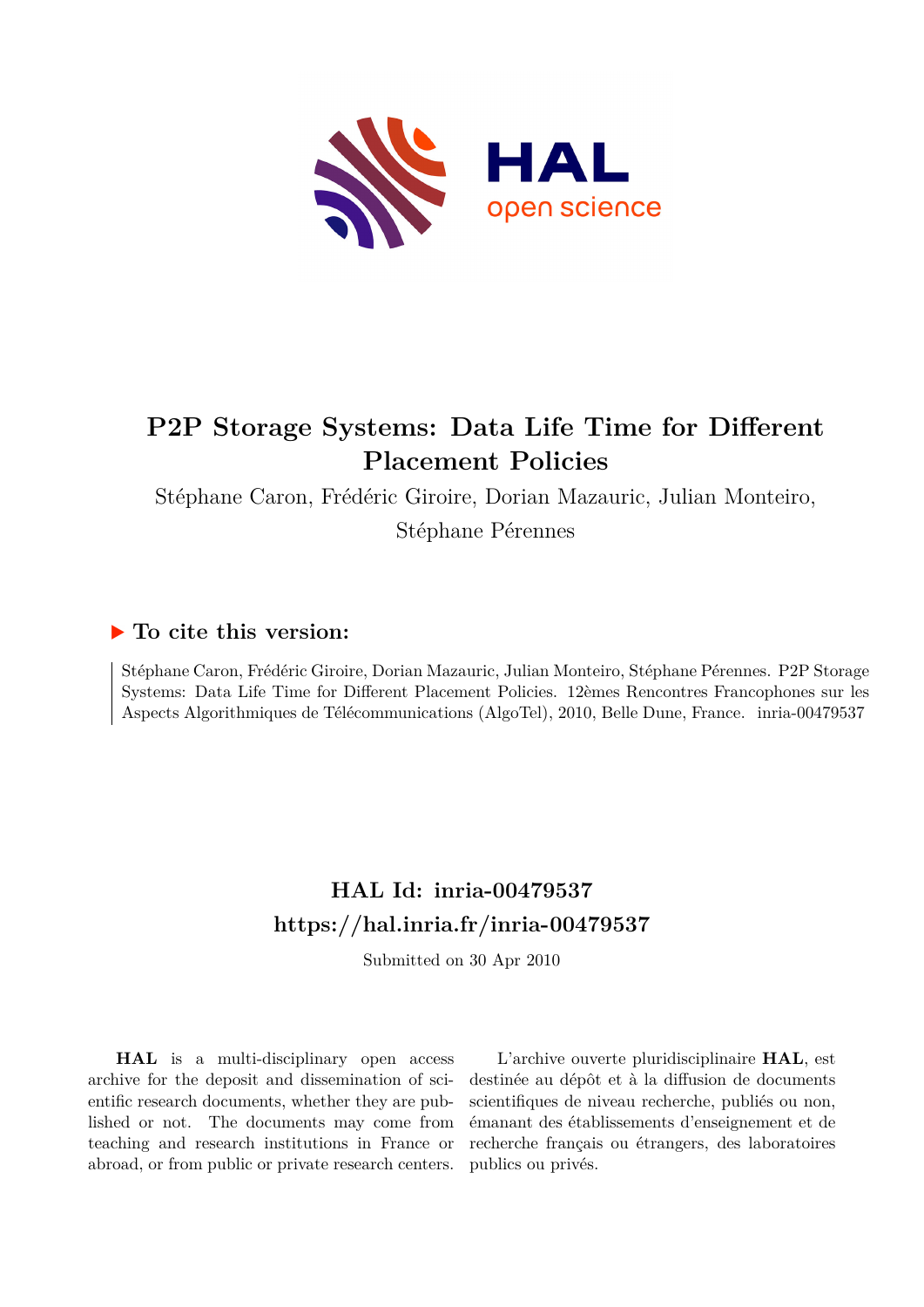# *P2P Storage Systems: Data Life Time for Different Placement Policies* †

## S. Caron and F. Giroire and D. Mazauric and J. Monteiro and S. Pérennes

*MASCOTTE joint project team, INRIA, I3S, CNRS, Univ. Nice Sophia - B.P. 93, F-06902 Sophia Antipolis, France.*

Les systèmes pair-à-pair à grande échelle représentent un moyen fiable pour stocker des données à faible coût. Afin d'assurer la pérennité des données des utilisateurs, il est nécessaire d'ajouter de la redondance. Ainsi à partir de *s* fragments initiaux composant un bloc de données,  $s + r$  fragments sont générés et répartis entre les pairs du réseau. Nous étudions dans ce papier l'impact des différentes politiques de placement sur la durée de vie des données. Plus particulièrement nous décrivons des méthodes pour calculer et approximer le temps moyen avant que le système perde une donnée (Mean Time to Data Loss). Nous comparons cette métrique pour trois politiques de placement: deux sont *locales*, distribuant les fragments sur des voisins logiques, et la troisième est *globale*.

Keywords: P2P storage system, data placement, performance, data durability, Markov chain model

# 1 Introduction and System Description

The key concept of Peer-to-Peer storage systems is to distribute redundant data among peers to achieve high reliability and fault tolerance at low cost. The addition of redundant data could be done by *Erasure Codes* [\[6\]](#page-4-0), such as Reed Solomon, as used by some RAID schemes. When using Erasure Codes, the original user data (e.g. files, raw data, etc.) is cut into *blocks* that are in turn divided into *s* initial *fragments*. The encoding scheme produces  $s + r$  fragments that can tolerate r failures. In other words, the original block can be recovered from any *s* of the *s*+*r* encoded fragments. In a P2P storage system, these fragments are then placed on  $s + r$  different peers of the network according to a placement policy, which is the main subject of this paper. In [\[3\]](#page-4-1) we studied placement policies by simulations, and we presented the amount of resource (bandwidth and storage space) required to maintain redundancy and to ensure a given level of reliability. In this paper, we present an analytical method to compute the metric Mean Time to Data Loss (MTTDL) for three different placement policies. An extended version of this work can be found in [\[1\]](#page-4-2). The remainder of this paper is organized as follows: first we briefly present the characteristics of the studied P2P storage systems, followed by the related work. In Section [2,](#page-2-0) we describe the studied placement policies. Then, in Section [3](#page-3-0) we describe the analytical methods to compute exact values and approximations of the MTTDL for the three policies. We conclude in Section [4.](#page-4-3)

Peer Failures. It is assumed that the peers stay connected almost all the time into the system. Indeed, in our model a peer failure represents a disk crash or a peer that definitively leaves the system. In both cases, it is assumed that all the data on the peer's disk are lost. Following most works on P2P storage systems, peers get faulty independently according to a memoryless process. For a given peer, the probability to fail at a given time step is  $\alpha$ .

Reconstruction Strategy. To ensure a durable long-term storage despite disk failures, the system needs to continuously monitor the number of fragments of each block and maintain a minimum number of redundancy fragments available in the network.

In this work, we study the case where the reconstruction starts as soon as one of its fragments is lost, namely *eager* reconstruction strategy. In addition, the blocks are reconstructed in one time step, i.e., there is

†This work was partially funded by the ANR projects SPREADS, DIMAGREEN and region PACA. ´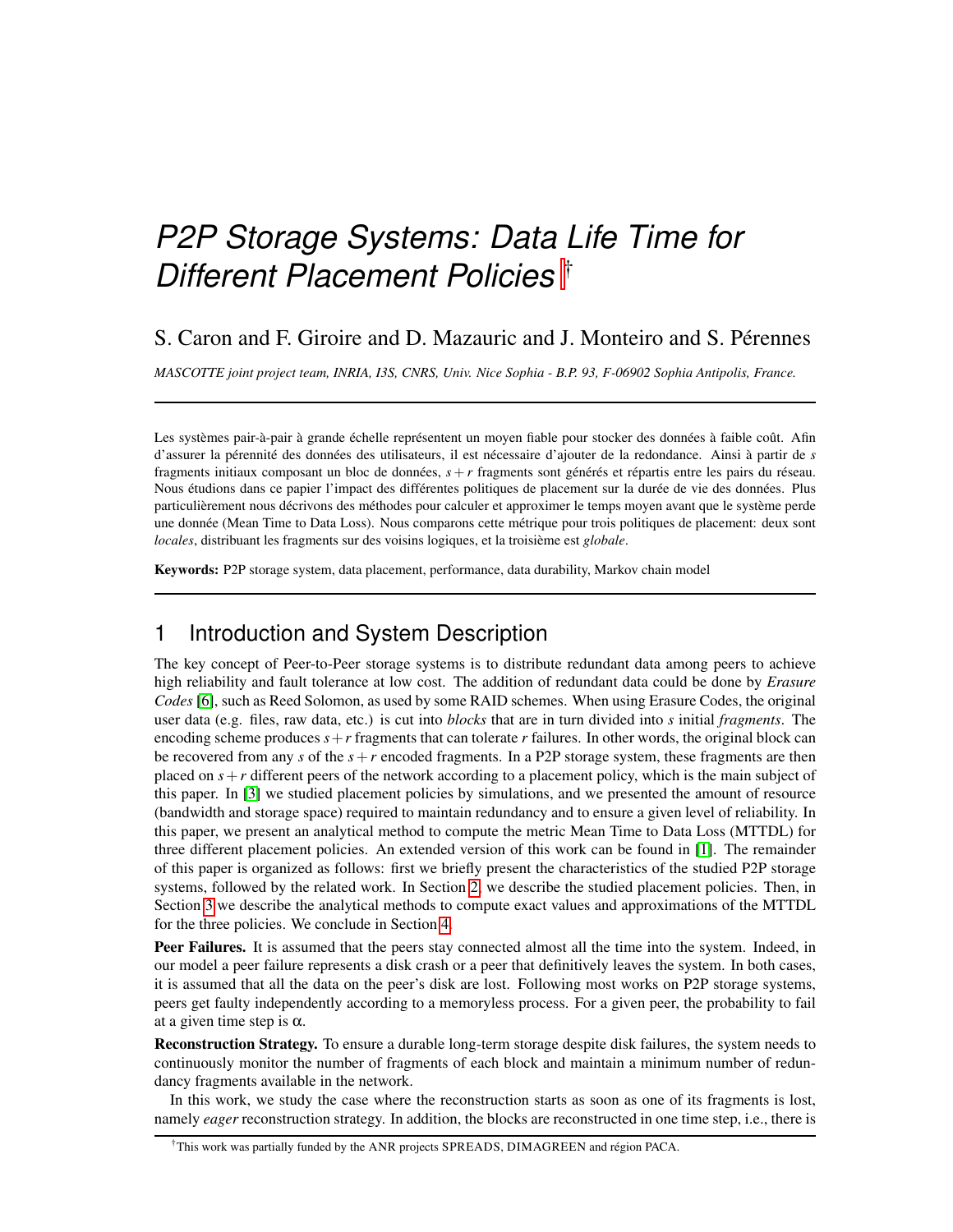Global

enough bandwidth to process the reconstruction quickly. After the reconstruction, the regenerated missing fragments are spread among different peers. Hence, after each time step, the system is fully reconstructed. We also studied systems with other reconstruction processes in [\[1\]](#page-4-2), but we do not discuss them here due to lack of space.

#### *Related Work*

The majority of existing or proposed systems, e.g., Intermemory, CFS, Farsite, PAST, TotalRecall, Glacier, use a local placement policy. In [\[4\]](#page-4-4) the authors disuss the impact of data placement. They do a practical study of a large number of placement policies for a system with high churn. They exhibit differences of performance in terms of delay, control overhead, success rate, and overlay route length. In the work closer to ours [\[5\]](#page-4-5), the authors study the impact of data placement on the Mean Time to Data Loss (MTTDL) metric. All these studies consider the case of systems using replication. In this paper, we address the more complex case of Erasure Codes which are usually more efficient for the same storage overhead [\[6\]](#page-4-0).

## <span id="page-2-0"></span>2 Placement Policies

It has been shown that fragment placement has a strong impact on the system performance [\[3,](#page-4-1) [5\]](#page-4-5). We study here three different strategies to place the  $s + r$ fragments of a block, as explained in the following and depicted in Figure [1:](#page-2-1)

• *Global Policy:* fragments are sent to peers chosen uniformly at random among all the *N* peers.

• *Buddy Policy:* peers are grouped into *C* independent clusters of size exactly  $s + r$  each. The fragments



Buddy

Chain

<span id="page-2-1"></span>tem using different policies.

are then sent to a cluster chosen uniformly at random among the clusters. In this situation, all peers of a cluster store fragments of the same set of blocks. It could be seen as a collection of local RAID like storage. • *Chain Policy:* the network is seen as a directed ring of *N* peers and the fragments are sent to  $s + r$ 

consecutive peers choosen uniformly at random. This policy corresponds to what is done in most distributed systems implementing a DHT.

The use of the Global policy allows the system to distribute more uniformly the load among peers, leading to a faster reconstruction and a smoother operation of the system [\[3\]](#page-4-1). However, the use of Buddy and Chain, namely *local* strategies, brings practical advantages [\[2\]](#page-4-6). For example, the management traffic and the amount of meta-information to be stored by the peers are kept low.

Data Loss Rate. A data loss occurs when at least one block is lost. A block is considered lost if it loses at least  $r + 1$  fragments during one time step, otherwise, recall that all the  $s + r$  fragments are fully reconstructed at next time step. The data loss rate for a given block comes straightforward. This loss rate does not depend on the placement policy (as soon as it is assured that all fragments are stored on different peers). Hence, we have the same expected number of lost blocks for the three placement policies.

However, as stated in [\[3\]](#page-4-1), the measure of the time to the first occurrence of data loss shows that the three policies have very distinct behaviors. It is shown by simulations that the average quantity of data loss per year is the same, but the distribution across time of these losses is very different (see



<span id="page-2-2"></span>Figure 2: Illustrative example of the cumulative number of dead blocks for a period of three years.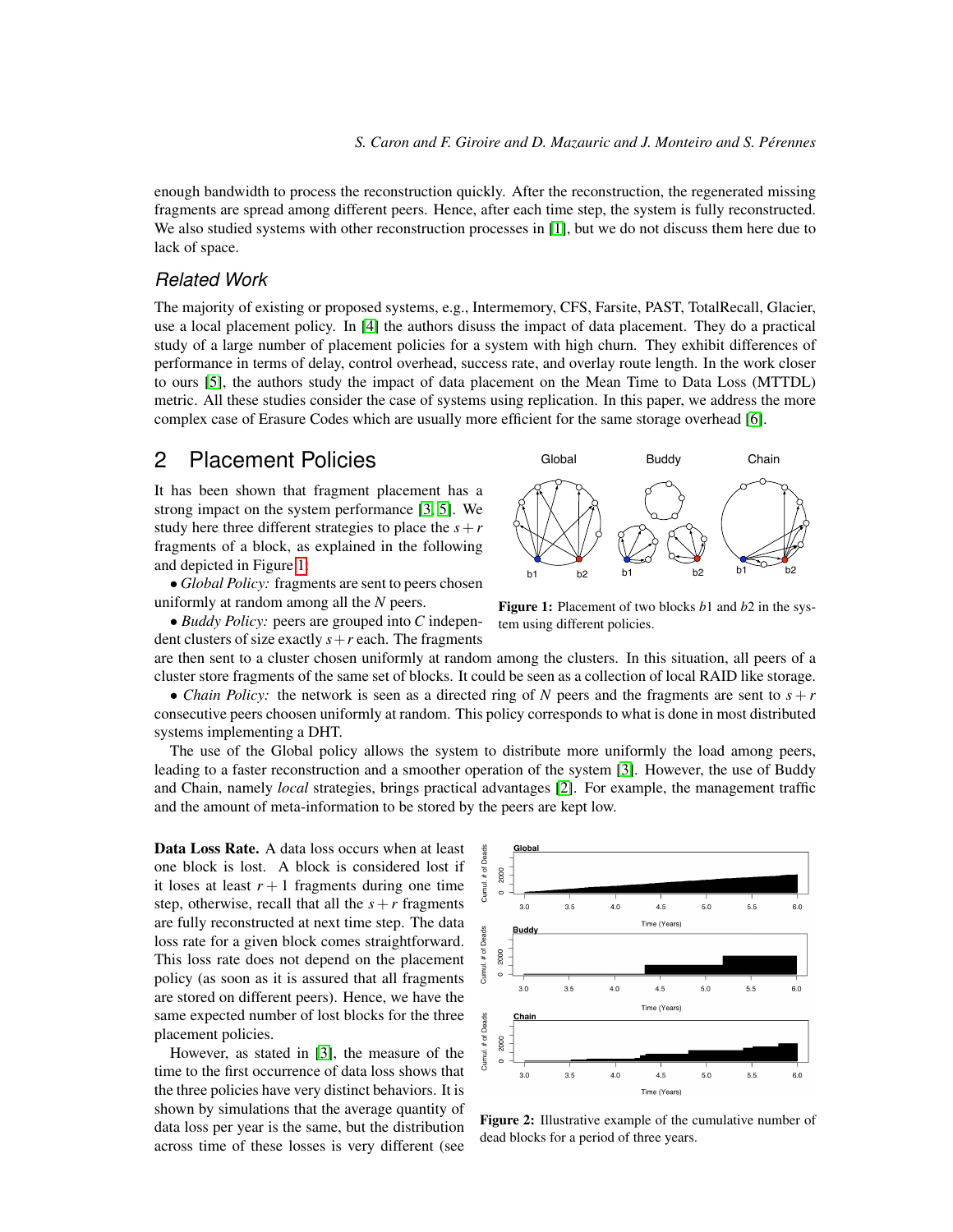Figure [2\)](#page-2-2). In the Global policy the losses occurs regularly. Conversely, they occur very rarely for the Buddy placement, but, when they occur, they affect a large batch of data. Basically, all the blocks of a Buddy cluster are lost at the same time. The behavior of the Chain policy is somewhere in the middle of both. In the next section we propose analytical methods to compute these variations through the metric MTTDL.

# <span id="page-3-0"></span>3 Mean Time to Data Loss (MTTDL)

In this section we present methods to compute exact values and approximations of the MTTDL for the three placement policies (see [\[1\]](#page-4-2) for more details and proofs). For each policy, we calculate the probabilty P*policy* to lose data at any given time step. Then, we deduce  $MTTDL_{policy} = 1/\mathbb{P}_{policy}$ .

#### *3.1 Global Placement Policy*

In the Global policy, given  $i \ge r+1$  failures, the probability to lose a given block is

$$
\mathbb{P}_{block}(i) = \mathbf{P}[\text{block loss} \mid i \text{ failures}] = \frac{\sum_{j=r+1}^{s+r} {i \choose j} {N-i \choose s+r-j}}{{N \choose s+r}},
$$

that is, the enumeration of the possible ways of placement that kill this block in the case of *i* failures, over all the possible combinations  $\binom{N}{s+r}$  of placement. For a system with *B* blocks, the probability that none of them is lost is  $(1 - \mathbb{P}_{block}(i))^B$ . We then consider all the different failure scenarios, which gives the probability to have at least one block loss  $\mathbb{P}_{global} = \sum_{i=r+1}^{N} \mathbf{P}[i \text{ failures}] \cdot (1 - (1 - \mathbb{P}_{block}(i))^B)$ , where  $P[i \text{ failures}] = {N \choose i} \alpha^i (1 - \alpha)^{N - i}$ . Then comes directly MTTDL<sub>global</sub> = 1/ $\mathbb{P}_{global}$ . Assuming that  $\alpha N \ll 1$ , we obtain the following approximation

$$
\text{MTTDL}_{global} \approx \frac{1}{B \cdot \binom{s+r}{r+1} \alpha^{r+1}} \tag{1}
$$

#### <span id="page-3-1"></span>*3.2 Buddy Placement Policy*

In the Buddy placement policy, given a cluster, the probability to have a block loss is the probability that the cluster loses at least  $r + 1$  peers, given by  $\mathbb{P}_{cluster} = \sum_{j=r+1}^{s+r} {s+r \choose j} \alpha^j (1-\alpha)^{s+r-j}$ . In fact, when that happens all the data stored on that cluster is lost. Remember that  $\alpha$  is the probability of a given peer to fail at one time step. Since all the *C* clusters are independent, the probability to have a data loss is given by  $\mathbb{P}_{\text{buddy}} = 1 - (1 - \mathbb{P}_{\text{cluster}})^C$ , and thus MTTDL<sub>buddy</sub> =  $1/\mathbb{P}_{\text{buddy}}$ .

If the average number of cluster failures per time step  $C \cdot \mathbb{P}_{cluster} \ll 1$ , as expected in a real system (i.e., the probabilty of simultaneous cluster failures is small), then we have  $\mathbb{P}_{\text{buddy}} \approx C \cdot \mathbb{P}_{\text{cluster}}$ , and so  $MTTDL_{buddy} \approx 1/(C \cdot \mathbb{P}_{cluster}).$ 

<span id="page-3-2"></span>If  $(s+r)\alpha \ll 1$ , we can approximate even more and obtain  $\mathbb{P}_{cluster} \approx {s+r \choose r+1} \alpha^{r+1}$ . In other words, this assumption means that the probability of a peer failure  $\alpha$  is small. We obtain

$$
MTTDL_{buddy} \approx \frac{1}{\frac{N}{s+r} \cdot {s+r \choose r+1} \alpha^{r+1}}.
$$
 (2)

#### *3.3 Chain Placement Policy*

For the Chain policy, the computation of MTTDL*chain* is more difficult than the two previous ones. From the definition of the Chain policy, a data loss occurs only when  $r + 1$  (or more) peer failures are located at *s*+*r* consecutive peers.

The idea is to survey the *N* sequences  $S_1, S_2, \ldots, S_N$  of  $s + r$  consecutive peers. First, we define a binaryvector  $(b_i, b_{i+1}, \ldots, b_{i+s+r-1})$  for each  $S_i$ , where the elements of this vector represent the state of peers of  $S_i: b_j = 1$  if the peer numbered *j* is failed,  $b_j = 0$  otherwise,  $i \leq j < i + s + r$ . Remark that the binary-vector of  $S_{i+1}$  is  $(b_{i+1},...,b_{i+s+r})$ .

Then, we use a discrete time discrete space Markov chain to represent the transitions between sequences. Indeed, the set of states *V* of such Markov chain is the set of all possible binary-vectors of size *s*+*r* such that